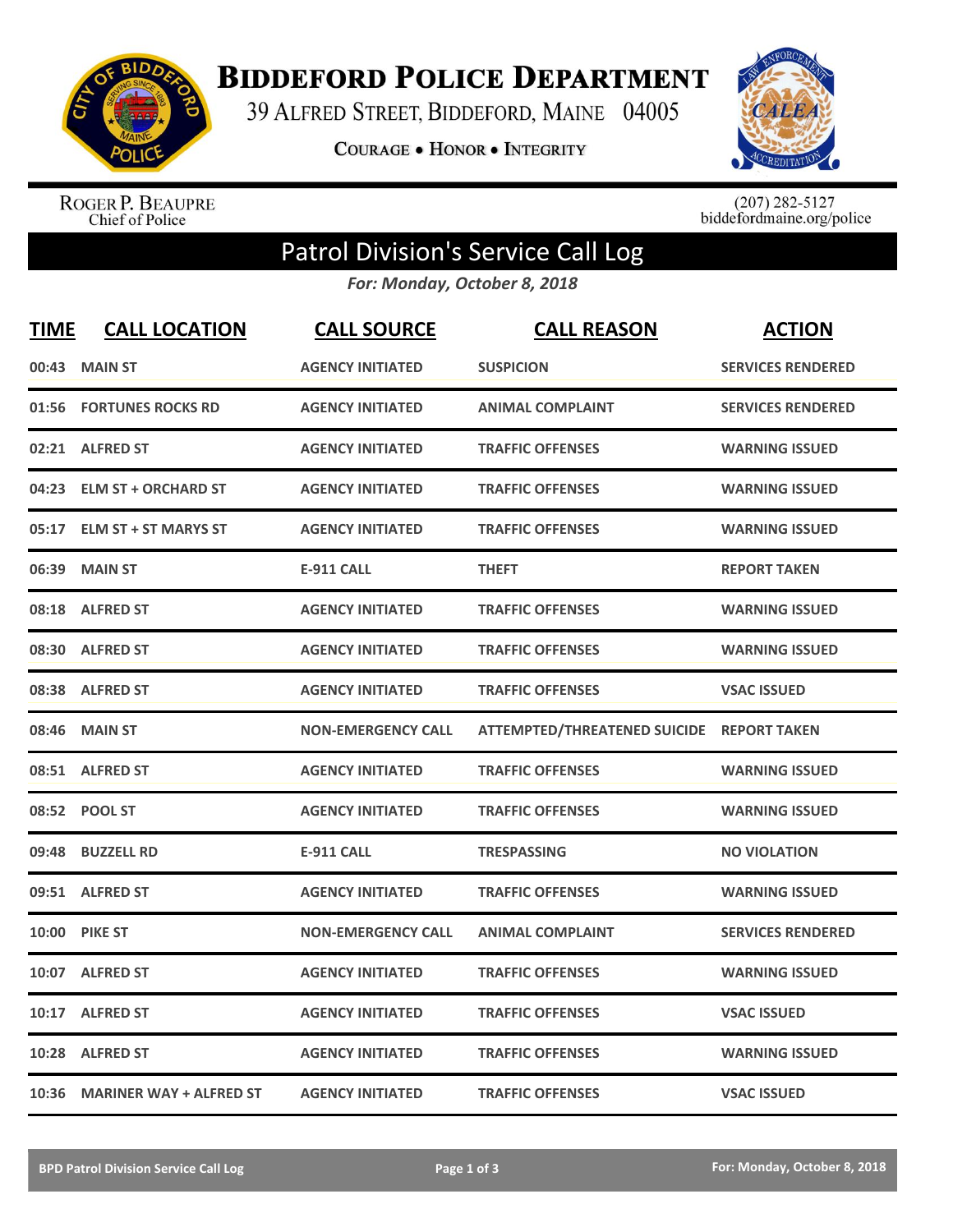| <b>TIME</b> | <b>CALL LOCATION</b>          | <b>CALL SOURCE</b>        | <b>CALL REASON</b>                                                  | <b>ACTION</b>                |
|-------------|-------------------------------|---------------------------|---------------------------------------------------------------------|------------------------------|
|             | 11:04 MT VERNON ST            | <b>AGENCY INITIATED</b>   | <b>PARKING COMPLAINT</b>                                            | <b>PARKING TICKET ISSUED</b> |
|             | 11:12 ST MARYS ST             | <b>NON-EMERGENCY CALL</b> | <b>PARKING COMPLAINT</b>                                            | <b>SERVICES RENDERED</b>     |
|             | 11:12 ELM ST                  | <b>AGENCY INITIATED</b>   | <b>TRAFFIC OFFENSES</b>                                             | <b>WARNING ISSUED</b>        |
|             | 11:13 ALFRED ST               | <b>NON-EMERGENCY CALL</b> | <b>WARRANT ARREST</b>                                               | <b>ARREST(S) MADE</b>        |
|             | <b>CHARGE: WARRANT ARREST</b> |                           | OFFENDER: MICHAEL DAVID MURPHY  AGE: 37  RESIDENT OF: BIDDEFORD, ME |                              |
|             | 11:19 ELM ST                  | <b>AGENCY INITIATED</b>   | <b>TRAFFIC OFFENSES</b>                                             | <b>VSAC ISSUED</b>           |
|             | 11:31 ELM ST + FOREST ST      | <b>AGENCY INITIATED</b>   | <b>TRAFFIC OFFENSES</b>                                             | <b>VSAC ISSUED</b>           |
|             | 11:49 FOSS ST                 | <b>AGENCY INITIATED</b>   | <b>TRAFFIC OFFENSES</b>                                             | <b>VSAC ISSUED</b>           |
|             | 12:00 MAY ST                  | <b>AGENCY INITIATED</b>   | <b>TRAFFIC OFFENSES</b>                                             | <b>WARNING ISSUED</b>        |
|             | 12:07 MAY ST                  | <b>AGENCY INITIATED</b>   | <b>PAPERWORK</b>                                                    | <b>NEGATIVE CONTACT</b>      |
|             | 12:15 MAIN ST                 | <b>E-911 CALL</b>         | 911 MISUSE                                                          | <b>WARNING ISSUED</b>        |
|             | 12:35 ALFRED ST               | <b>WALK-IN AT STATION</b> | <b>COURT ORDERED CHECK IN</b>                                       | <b>NO VIOLATION</b>          |
|             | 13:22 ALFRED ST               | <b>E-911 CALL</b>         | 911 MISUSE                                                          | <b>NO ACTION REQUIRED</b>    |
|             | 13:26 ALFRED ST               | <b>AGENCY INITIATED</b>   | <b>TRAFFIC OFFENSES</b>                                             | <b>WARNING ISSUED</b>        |
|             | 13:28 ALFRED ST               | <b>E-911 CALL</b>         | 911 MISUSE                                                          | <b>NO ACTION REQUIRED</b>    |
|             | 13:37 SOUTH ST                | <b>NON-EMERGENCY CALL</b> | <b>CRIMINAL MISCHIEF</b>                                            | <b>SERVICES RENDERED</b>     |
|             | 13:43 ALFRED ST               | <b>AGENCY INITIATED</b>   | <b>TRAFFIC OFFENSES</b>                                             | <b>WARNING ISSUED</b>        |
|             | 13:47 ALFRED ST               | <b>AGENCY INITIATED</b>   | <b>TRAFFIC OFFENSES</b>                                             | <b>WARNING ISSUED</b>        |
|             | 13:55 ALFRED ST               | <b>AGENCY INITIATED</b>   | <b>TRAFFIC OFFENSES</b>                                             | <b>WARNING ISSUED</b>        |
|             | 14:00 MEDICAL CENTER DR       | <b>AGENCY INITIATED</b>   | <b>TRAFFIC OFFENSES</b>                                             | <b>WARNING ISSUED</b>        |
|             | 14:15 HILL ST                 | <b>AGENCY INITIATED</b>   | <b>TRAFFIC OFFENSES</b>                                             | <b>WARNING ISSUED</b>        |
|             | <b>14:25 HILL ST</b>          | <b>AGENCY INITIATED</b>   | <b>TRAFFIC OFFENSES</b>                                             | <b>WARNING ISSUED</b>        |
|             | <b>14:30 HILL ST</b>          | <b>AGENCY INITIATED</b>   | <b>CODES ENFORCEMENT</b>                                            | <b>SERVICES RENDERED</b>     |
|             | 15:04 POOL ST + FOSS ST       | <b>AGENCY INITIATED</b>   | <b>TRAFFIC OFFENSES</b>                                             | <b>WARNING ISSUED</b>        |
|             | 15:21 UNION ST                | <b>NON-EMERGENCY CALL</b> | <b>PARKING COMPLAINT</b>                                            | <b>SERVICES RENDERED</b>     |
|             | 15:21 ELM ST + ALFRED ST      | E-911 CALL                | <b>DISABLED VEHICLE</b>                                             | <b>SERVICES RENDERED</b>     |